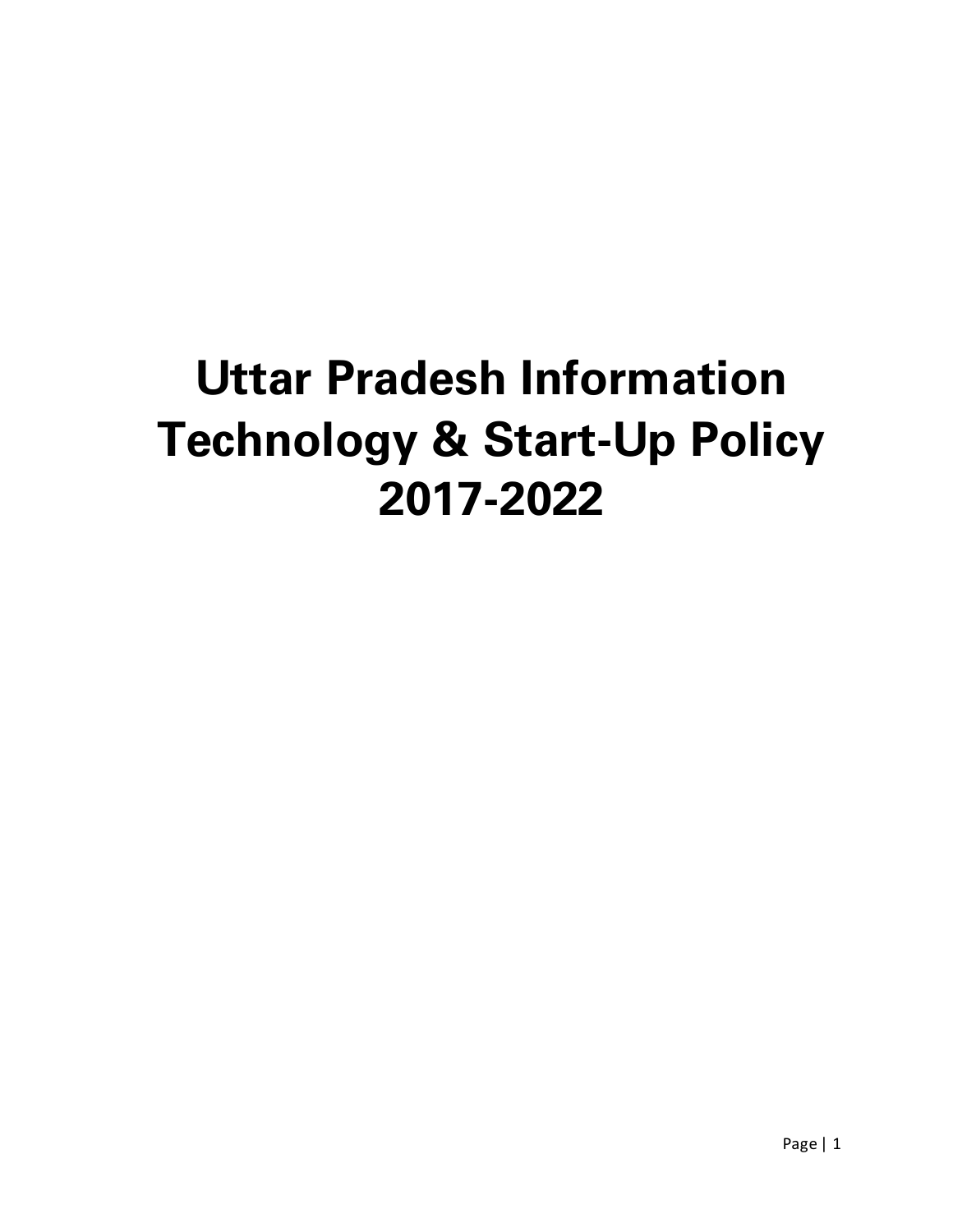# <span id="page-1-0"></span>**Contents**

| Vision, Mission & Objective3                  |  |
|-----------------------------------------------|--|
| <b>Progressive Initiatives of Department4</b> |  |
| IT Infrastructure Development5                |  |
| Incentives for IT/ITeS Sector 8               |  |
| Incentives for promoting Start-ups12          |  |
|                                               |  |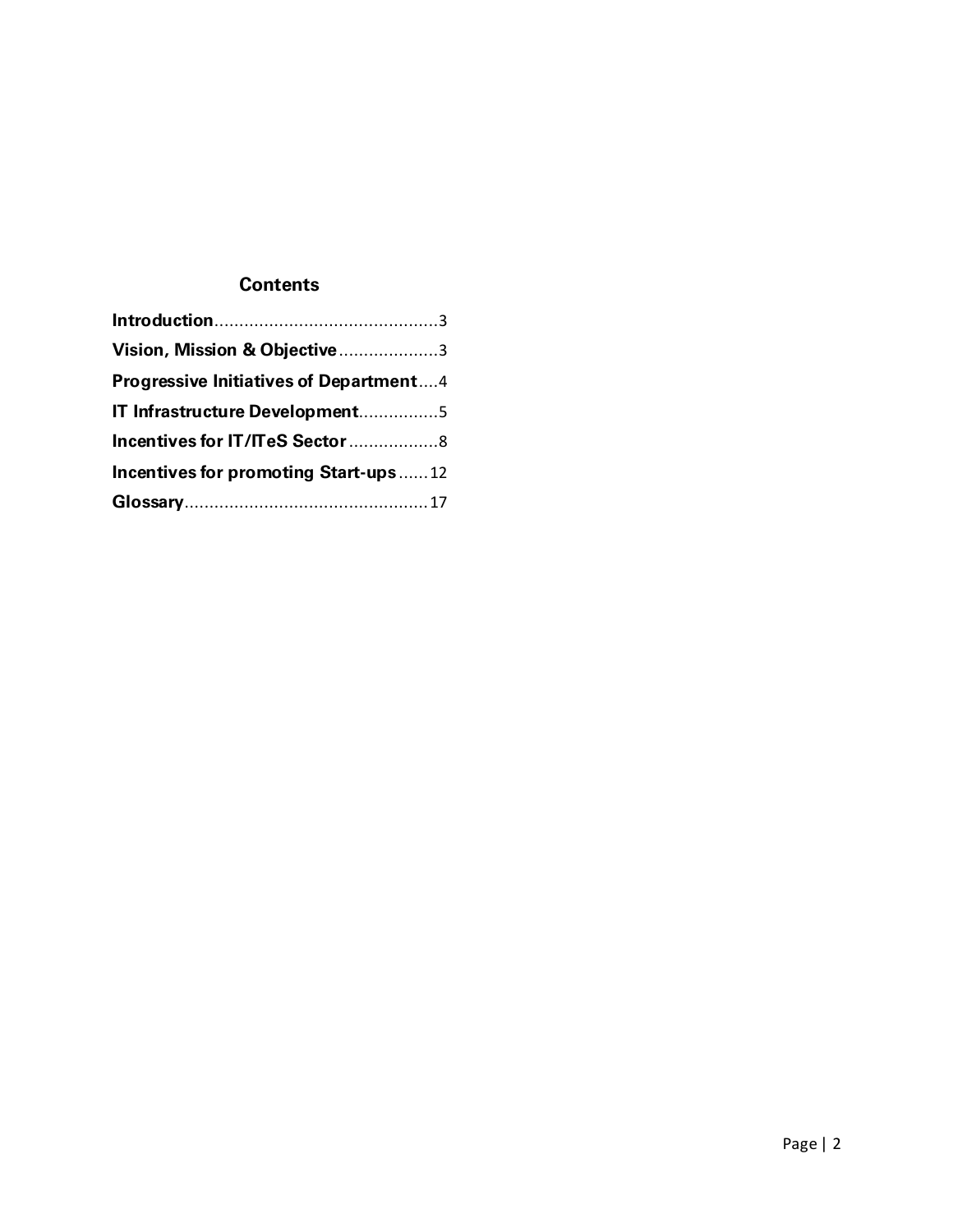# **Introduction**

India's success in the area of Information Technology (IT) Software and related services has been acknowledged globally. IT-BPM Industry is contributing highest relative share in national GDP, at around 9.3%. Globally, India has become the third largest start-up hub, with more than 4750 start-ups. India continues to take big strides to propel the IT-BPM and start-up environment. Towards this direction, Uttar Pradesh has been consistently focusing on **developing infrastructure, human capital development and effective policy measures to create conducive environment for the growth of IT-BPM industry and start-up ecosystem**. The Uttar Pradesh IT & Start-up Policy aims to tap in the potential of technology sector as a great harbinger of change, **reaping in benefits of job creation, innovation and holistic socio-economic development**.

The State Government has heralded tremendous transformation by creating an enabling policy environment, in tandem with undertaking proactive initiatives for translating these policies on ground. Uttar Pradesh has developed the twin cities of Noida and Greater Noida as leading software and start-up hubs. Spreading the growth in an equitable and balanced manner, Tier-II and Tier-III cities stand to benefit immensely from all round development initiatives. A state of the art **IT City is being established on PPP model in Lucknow**. Further, **IT Parks are being set up in cities like Agra, Meerut, Kanpur, Gorakhpur, Varanasi, Bareilly** etc.

With the goal of nurturing innovation and entrepreneurship and **encouraging youth in Uttar Pradesh to become "Job creators" instead of "Job seekers**," the State is taking laud worthy efforts. An INR 1000 Crore **Uttar Pradesh Start-up Fund** is being established to provide access to finance, exclusively to UP based start-ups. **Incubators have been developed at premier institutes** like IIT-Kanpur, IIT-BHU, IIM-Lucknow (Noida), KNIT Sultanpur to inculcate start-up culture among

young entrepreneurs and innovators. The **country's biggest Incubator** is envisioned to be established in Uttar Pradesh to galvanize start-up revolution in India.

In congruence with Digital India vision, the State Government has made **quantum leaps in the areas of governance and service delivery** with the introduction of single window for all the citizen centric government services under e-District. **More than 60,000 CSCs** are delivering G2C/B2C services to citizens. Ushering in digital transparency in procurement process, **path-breaking initiative of e-tendering** has been implemented across all Government departments. Under Bharat Net, all villages across Uttar Pradesh are set to be connected through optical fibre connectivity by 2018.

To ensure **creation of friendly business climate through ease of doing business** reforms, single window clearance mechanism has been instituted at Udyog Bandhu. Further, for guiding and facilitating investors, entrepreneurs and start-ups under UP IT & Start-up Policy, a **dedicated policy implementation unit** has been established at UP Electronics Corporation Limited. The best of industry consultants – KPMG has been roped in as the policy implementation unit partner.

# <span id="page-2-0"></span>**Vision, Mission & Objective**

#### **Vision**

"To develop IT as a vehicle for holistic socioeconomic development of Uttar Pradesh with a focus on creating employment, promoting entrepreneurship, innovation and enhanced quality of life"

#### **Mission**

The mission of the State is to:

 To develop Uttar Pradesh as a leading IT/ITeS investment destination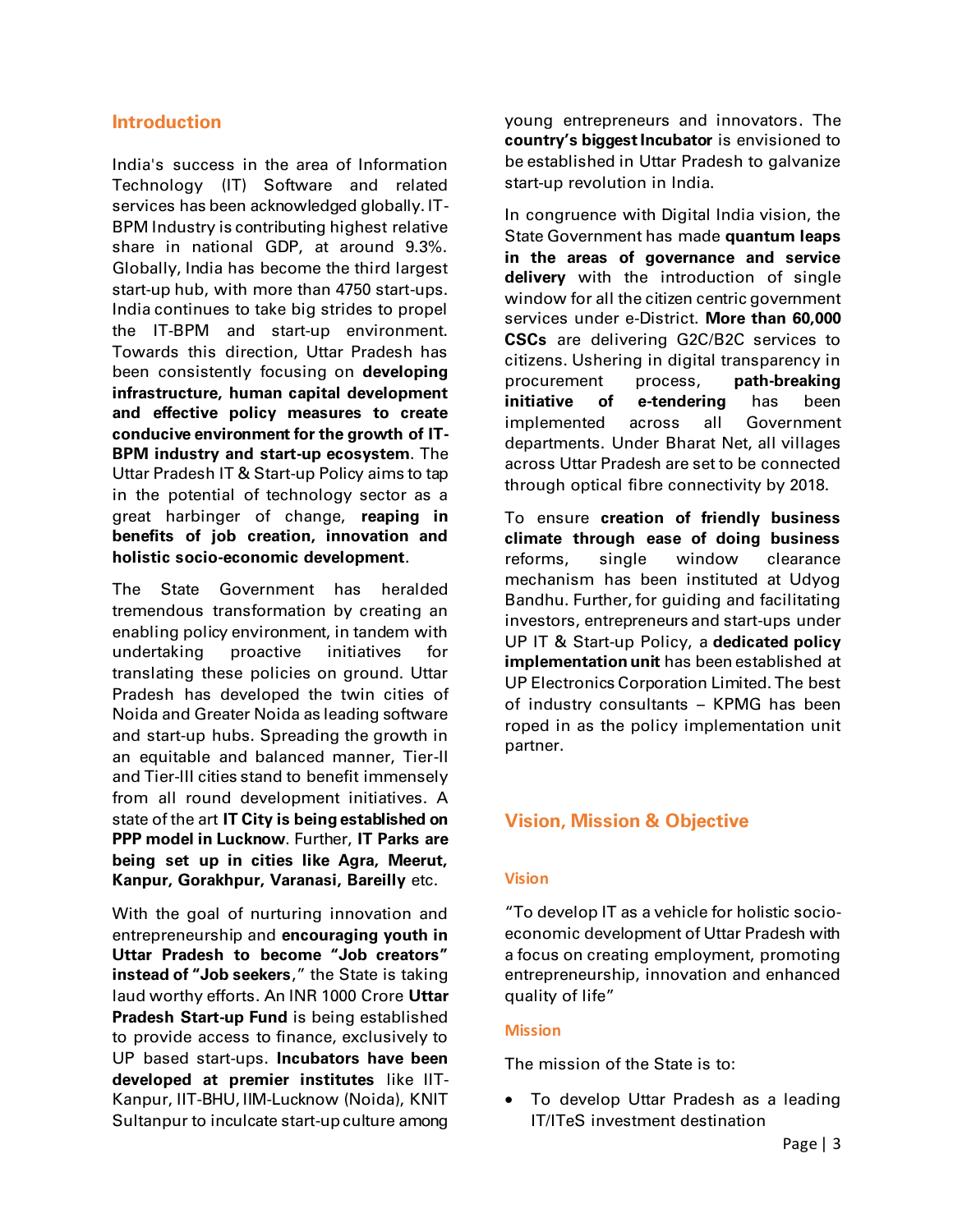- To create a conducive environment for the growth of investors, entrepreneurs and start-ups
- To generate employment opportunities and nurture entrepreneurship among the youths in Uttar Pradesh
- To create equitable and balanced growth across the state by enabling effective use of technology

#### **Objectives**

• To develop and promote attractive business ecosystem in UP by offering congenial, business friendly and progressive reforms, initiatives and unique value propositions

• To promote human development and infrastructure development by means of IT Cities, IT Parks, IT-BPM units

• To instill and nourish entrepreneurship and innovation by providing impetus to Start-ups, Incubators, Centers of Excellence

• To lead digital empowerment through creation of citizen centric services, whereby welfare is generated across all sections of the society

# <span id="page-3-0"></span>**Progressive Initiatives of Department**

**CM Helpline:** CM Helpline is an effort to reach out to citizens proactively to address their concerns, issues and grievances in the shortest time possible. Further, the helpline will ensure transparency for the services provided by the different government departments to the citizens of the state.

**E-tendering:** The process of procurement has been made entirely transparent through implementation of e-tendering across all departments. This reform ushers in fairness, accountability and healthy competition for government and private players.

**IT City:** A state of the art IT City has been built over 100 acre of land at Lucknow. The project entails an envisaged investment worth INR1500 Crores and aims to provide employment to 75,000 people. It is based on Walk to Work Model. 60% of land is earmarked for core area activities and 40 % land has been designated for non-core activities.

**IT Parks:** IT Parks are being established at Agra, Meerut, Gorakhpur, Kanpur, Lucknow, Varanasi, Bareilly etc for encouraging employment avenues in Tier-II and Tier-III cities. They contribute towards significantly boosting the IT exports of the state. Separate guidelines will be released to promote IT Parks in Uttar Pradesh.

**Incubators:** With the goal of breeding innovation and entrepreneurship, the state government has collaborated with premier institutes like IIT-Kanpur, IIT-BHU, IIM-Lucknow (Noida), KNIT Sultanpur to establish Incubators. The country's biggest Incubator is envisaged to be established in Uttar Pradesh.

**Citizen Service Delivery:** Provision of e-Services is being made through internet and Common Service Delivery outlets such as Jan Seva Kendra, Lokvani, e-Suvidha etc

**MMPs:** MMPs (Mission Mode Projects) like e-Districts, CCTNS (Crime and Criminal Tracking Network and Systems) and projects of Department of Panchayati Raj, Commercial taxes, Food & Civil Supplies have been implemented successfully.

**Bharat Net:** State Government is playing a proactive role in improving the communication and connectivity across the state by leveraging Bharat Net in addition to National Knowledge Network (NKN) framework. Existing UPSWAN connectivity would be extended to Gram Panchayats through BharatNet.

**SDC2.0:** ISO 27001 certified UPSDC (state data center) has been established as central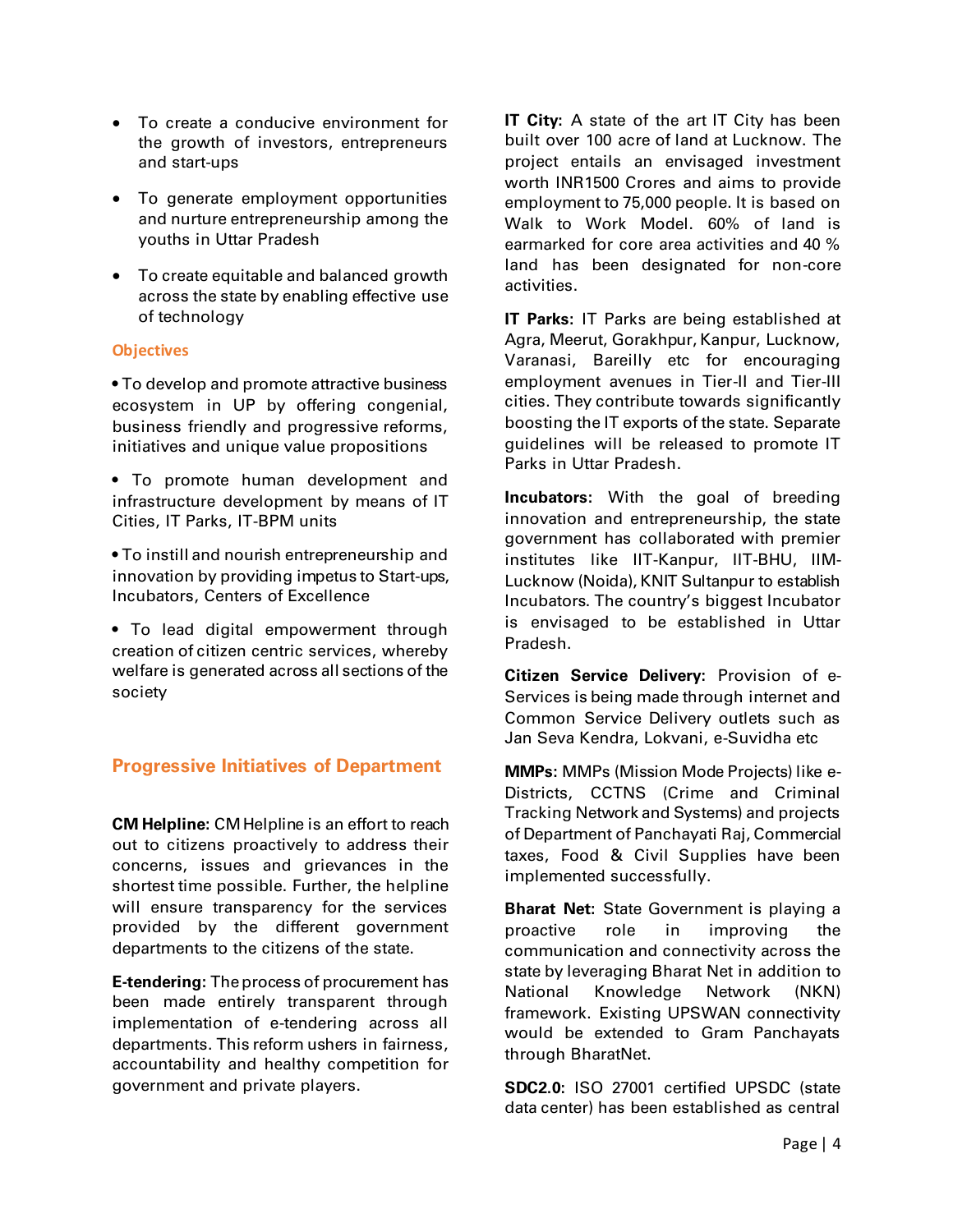data repository to which state departments are linked for 24x7 public domain information usage. A centralized green data centre (SDC 2.0) is planned, which would be cloud ready and based on "Pay as per Use" Model.

**E-office:** For improving the operational efficiency, reduce turnaround time, enhance transparency and accountability of State Departments, e-Office is being implemented across the state departments.

**Center for e-Governance:** Centre for e-Governance (CeG)/State e-Governance Mission Team (SeMT) is the nodal body for implementation of IT/e-Governance initiatives in state. CeG/SeMT in collaboration with different departments shall take up new initiatives in line with the vision of Government of Uttar Pradesh.

**India BPO Promotion Scheme:** The government promotes establishment of BPO units under India BPO Promotion Scheme. The state government shall extend additional capital support and incentives under this scheme to BPOs in UP

**m-governance:** Government shall promote m-Governance across government services through building mobile based applications and citizen services. Various mobile applications such as m-Sehat, m-Swasthya, UPOne, UP-BUS etc have been developed and implemented by the state departments

**Wi-Fi:** The state government shall ensure that specified Public Places, Educational Institutes, Tourist Places, Business Hubs etc. be made Wi-Fi enabled in a phased manner across the State.

**Cybersecurity:** With the rising occurrences of cyber-attacks and cybercrimes, it has become imperative to address the challenge of cybersecurity. The state government plans to impart training in this arena and formulate a devoted cybersecurity cell. Also, a dedicated

cybersecurity policy will be framed to strengthen state's efforts.

**Digital Payments:** Government of India promotes digital payment options which is an integral part of Government's strategy to transform India into a cashless economy. Uttar Pradesh plans to undertake tremendous reforms, including IT readiness, payment infrastructure and capacity building to achieve state's digital payment target of 312 crore transactions.

# <span id="page-4-0"></span>**IT Infrastructure Development**

# **Promotion of IT Cities/IT Parks**

Creation and improvement of excellent IT infrastructure development such as establishment of 'state of the art' IT Cities & IT Parks in order to provide thrust on 'Ready to Move in' infrastructure facilities for IT /ITeS units. To facilitate the development of IT Parks, six models have been identified and separate guidelines will be released.

# **Development Models for setting up IT Parks**

- Development Agency may develop IT Parks with its own funds and resources.
- Development Agency may develop an IT Park under the Software Technology Park of India (STPI) Scheme in association with STPI.
- Development Agency may develop an IT Park on Design, Build, Finance Operate and Transfer (DBFOT) on Public Private Partnership (PPP).
- The Development Agency and private sector together may form a JV company or SPV under the Companies Act 2013 to undertake design, develop, finance, construct, operate, and maintain the IT Park.
- The Development Agency may develop IT Park in association with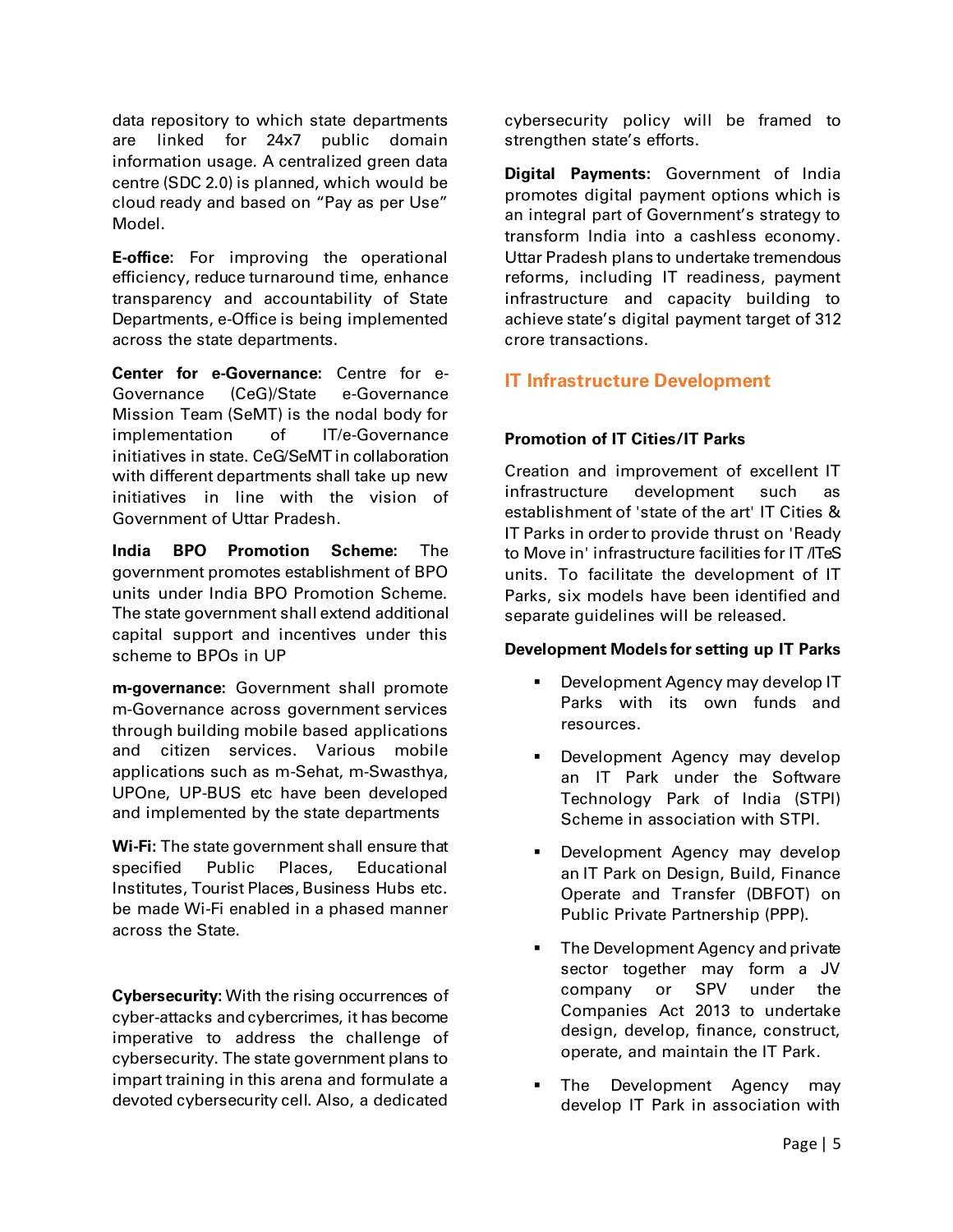premier institutions of the State such as IIT, IIM or equivalent institutions.

**The Development Agency may** develop IT Park in association with private investors/developers selected through a bidding process.

# **Information Technology Investment Region (ITIR)**

In order to promote investment in the IT/ITeS/Electronic Hardware Manufacturing (EHM) industry, the Govt. of India notified the ITIR Policy 2008. State Government along with Central Government shall play a collaborative role in establishing ITIR in the state. Currently Government of Uttar Pradesh proposes to develop Information Technology Investment Region (ITIR) along Agra-Lucknow expressway.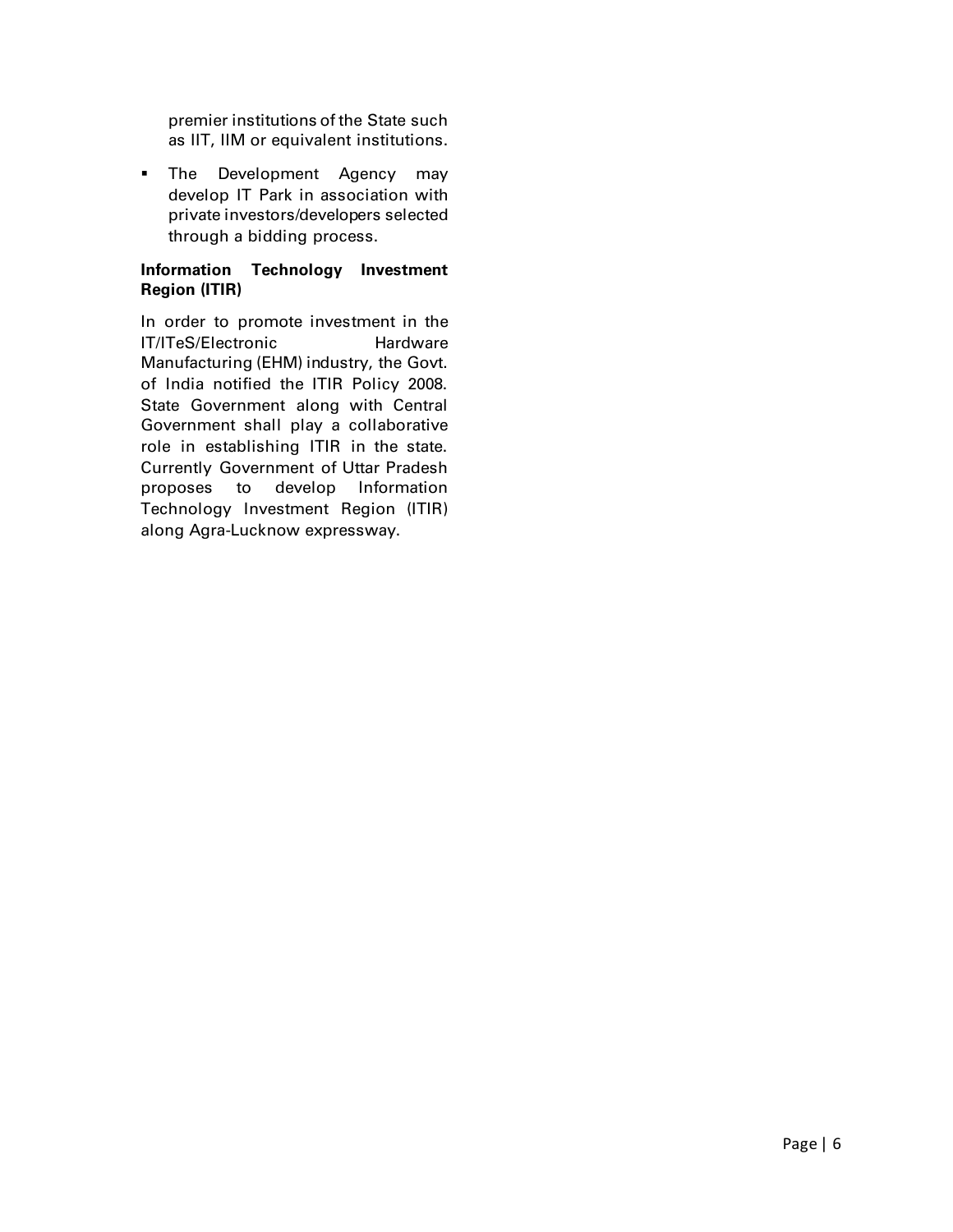**Incentives for IT/ITeS Sector**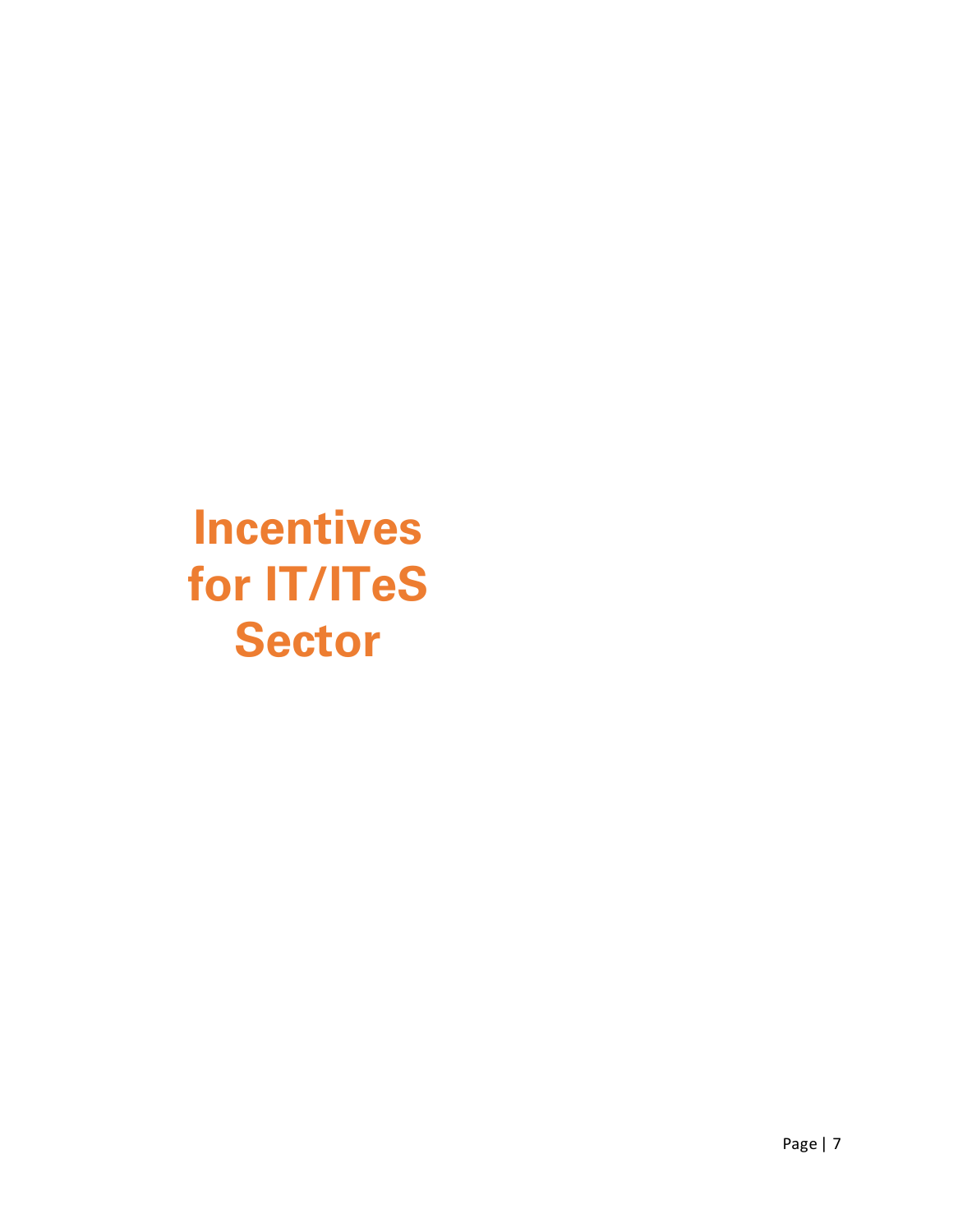# <span id="page-7-0"></span>**Incentives for IT/ITeS Sector**

The following incentives are offered to IT/ITeS units across the state of Uttar Pradesh

#### **1: Fiscal Incentives**

#### **1.1: Interest Subsidy**

 An **interest subsidy of 5% per annum** on the rate of interest paid on the loans obtained from Scheduled Banks/ Financial Institutions for a period of 7 years shall be reimbursed subject to a maximum of INR 1 crore per annum per unit

#### **1.2: Stamp Duty**

 **100% exemption of stamp** duty on purchase/lease of land/office space/ buildings for IT/ITeS use with condition of commencing operations within 3 years

#### **1.3: Electricity Duty**

 **100% reimbursement on Electricity duty** for new IT/ITeS units for a period of 10 years post commencement of commercial operations

#### **1.4: Incentives for Certifications**

 Reimbursement of the cost incurred by an IT/ITeS Company operating in the State on successfully securing quality & IT related certifications such as Capability Maturity Model (CMM) level 2 upwards, ISO 27001 for security, ISO 20000 for service management terminology, COPC, eSCM certification with **maximum reimbursement of** 3 certifications with total limit of **INR 25 lakhs per unit**. The similar certifications related to this sector shall be included from time to time

# **1.5: Grant on EPF for Employment generation**

 **100% reimbursement of the total EPF** amount paid for IT/ITeS Professionals of Uttar Pradesh domicile with employment for continuous 1 year, after start of

commercial operation, subject to the Maximum of INR 20 Lakhs per annum for 5 years for a unit.

#### **1.6 Recruitment Assistance**

 **Recruitment Assistance** @INR20,000 per employee located in Tier-II and Tier-III cities subject to continuous employment of minimum 6 months and annual recruitment of at least 50 students in the field of IT-BPM, recruited from UP based colleges.

#### **1.7 Patent Filing Cost**

• To encourage research and development, reimbursement of up to 100% of actual filing costs on awarded patents, subject to a maximum of INR 500,000 for domestic patents and INR 10,00,000 for international patents

#### **2: Other Incentives**

#### **2.1: Provision for Land**

- **Reimbursement upto 25% of the cost of land** @INR 15,000 per employee, providing employment to minimum 200 people per acre of land. The employment should be for a continuous period of one year. This reimbursement shall be given to IT/ITeS units on purchase of land from state agencies at prevailing sector rates. This rebate would be reimbursed from the State Budget.
- **Floor Area Ratio(FAR):** FAR 3 and 1 (Purchasable, as per building by-laws prevalent at that time) applicable to IT/ITeS units including IT City and IT Park
- **IT/BPO units** which employ a minimum of 20 people and a maximum of 50 people shall be allowed to establish anywhere irrespective of the master plan or Land use classification, barring public places, semi-public facilities, traffic and transport, parks and open spaces, green belt and agricultural land usage.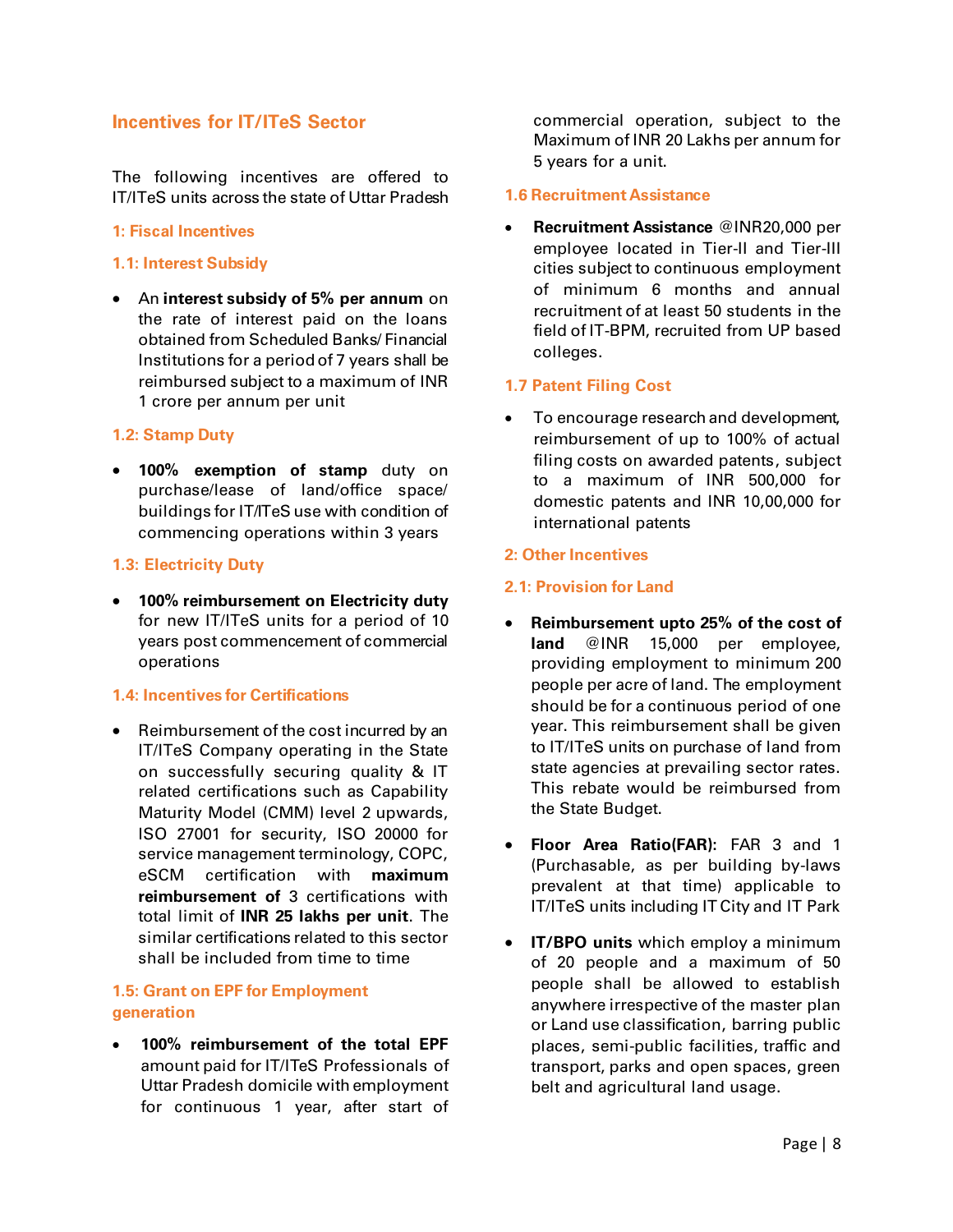#### **3: Incentives on Case to Case Basis**

- **For promoting 'Ready to Move In' facility**: Incentives on case to case basis shall be given to developers for establishing more than 5 acres IT Park in Tier-II & Tier-III cities.
- **For IT/ITeS Mega Unit investments**: The incentives offered on Case to Case basis shall be in the form of interest subsidy, stamp duty exemption, EPF reimbursement, recruitment assistance, land cost reimbursement etc. The maximum limit of financial incentives may be relaxed on the recommendation of the Empowered Committee, subject to the approval of State Cabinet.
- Incentives offered on Case to Case basis for Mega Projects, would be applicable under the following framework:

| Minimum eligibility requirements |                                                                                                           |                                                                                                                |
|----------------------------------|-----------------------------------------------------------------------------------------------------------|----------------------------------------------------------------------------------------------------------------|
| Category                         | <b>Tier-I</b>                                                                                             | Tier-II / Tier -III                                                                                            |
| Mega                             | Investment in the<br>range of Rs.100-<br>Rs.200 Crore<br>Or<br>Employment of<br>more than 2500<br>workers | Investment in the<br>range of Rs.50-<br>Rs.100 Crore<br>Or<br>Employment<br>οf<br>more than<br>1000<br>workers |
| Mega<br>Plus                     | Investment more<br>than Rs.<br>200<br>Crore<br>Or<br>Employment<br>оf<br>more than 5000<br>workers        | Investment<br>more<br>than Rs. 100 Crore<br>Or<br>οf<br>Employment<br>more than<br>2000<br>workers             |

#### **4: Non-Fiscal Incentives**

- Exemption from the purview of the UP Pollution Control Act, except in case of power generation sets of capacity of more than 25 KVA for IT/ITeS Industry.
- Exemption for IT/ITeS Industry from inspections under the following acts and rules framed there under, barring inspections arising out of specific complaints. Under this provision, units shall be eligible for inspection only once in every 5 years.
- The IT/ITeS industry are permitted to file self-certifications (may be amended from time to time), in the prescribed formats for:
	- I. The Factories Act
	- II. The Maternity Benefit Act
	- III. The Shops & Establishments Act
	- IV. The Contract Labour (Regulations & Abolition) Act
	- V. The Payment of Wages Act
	- VI. The Minimum Wages Act
	- VII. The Employment Exchanges (Compulsory Notification of Vacancies) Act

#### **4.1: 24x7 Operations**

**•** Permission to IT and ITES companies to have 24x7 operations (to run in three shifts) and employment of women in all three shifts

#### **4.2: Applicability of Industrial Tariff**

• Industrial Power tariff will be applicable to all IT/ITeS units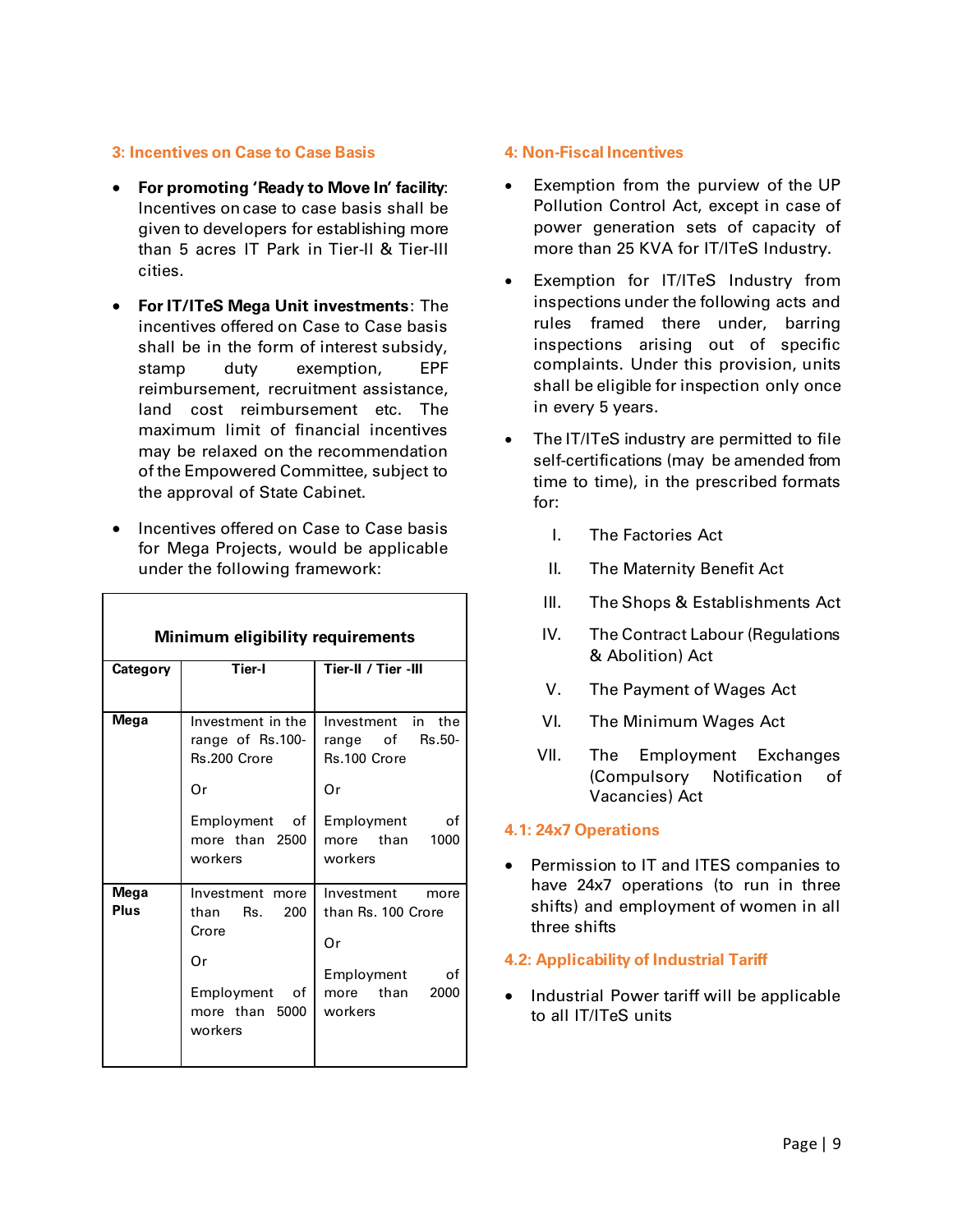#### **5: Additional Incentives to MSME IT/ITeS units**

#### **5.1: Rebate on Lease/Rental Space**

 Reimbursement up to 25% of lease /rental charges for the space for MSME IT/ITeS units established in the state operating from leased / rented space in IT cities/IT Parks or any notified location, will be eligible with maximum limit of INR 10 lakhs per year, for a period of 3 years for MSME IT/ITeS units from the date of commencement of commercial operations.

#### **5.2: Power subsidy**

 MSME IT/ITeS units shall be eligible for 25% subsidy on power bills for a period of 3 years from the date of commencement of commercial operations, subject to a maximum limit of INR 30 lakhs

#### **6: Special Incentives for Bundelkhand/ Poorvanchal Region**

In addition to the incentives mentioned above, IT/ITeS/BPO units in Bundelkhand / Poorvanchal region shall also be eligible for additional incentives, given below:

#### **6.1: Rebate on Lease/Rental Space**

 Reimbursement up to 50% of lease /rental charges on the space for IT/ITeS/BPO units established in the Bundelkhand/ Poorvanchal region operating from leased / rented space in IT cities/IT Parks or any notified location, will be eligible with maximum limit of INR 20 lakhs per year, for a period of 3 years from the date of commencement of commercial operations.

#### **6.2: Power subsidy**

 IT/ITeS/BPO units shall be eligible for 50% subsidy on power bills for a period of 3 years from the date of commencement of commercial operations, subject to a maximum limit of INR 50 lakhs

#### **6.3: India BPO Promotion Scheme**

 State Government shall provide capital support equivalent to 50% of capital expenditure incurred on every seat under India BPO Promotion

#### **7: Digital Uttar Pradesh Summit**

 In order to build a robust ecosystem for IT/ITeS sector, an annual event "Digital Uttar Pradesh Summit" shall be organized. This shall be a platform for dialogue, deliberation and collaboration among important stakeholders for galvanizing digital ecosystem in the state. Government of Uttar Pradesh shall promote UP based IT/ITeS units for participation in Digital Uttar Pradesh Summit.

#### **8: Certificate of Registration**

• The IT / ITeS units shall be given a Certificate of Registration for availing benefits and incentives under the policy, by Nodal Agency. The certificate shall serve as an assurance about the speedy and timely disbursal of incentives, after due diligence by Nodal Agency / Policy Implementation Unit.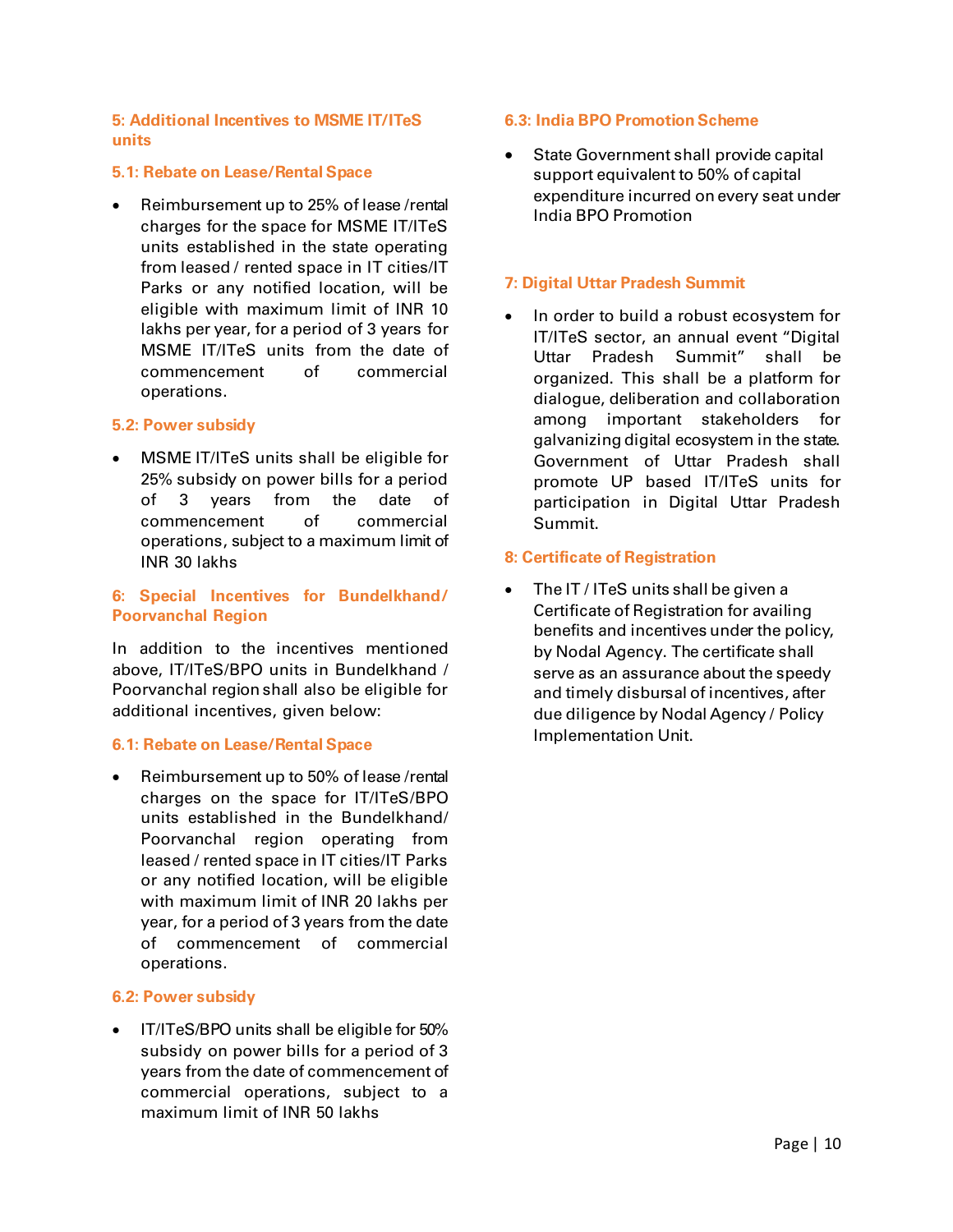**Incentives for Startups**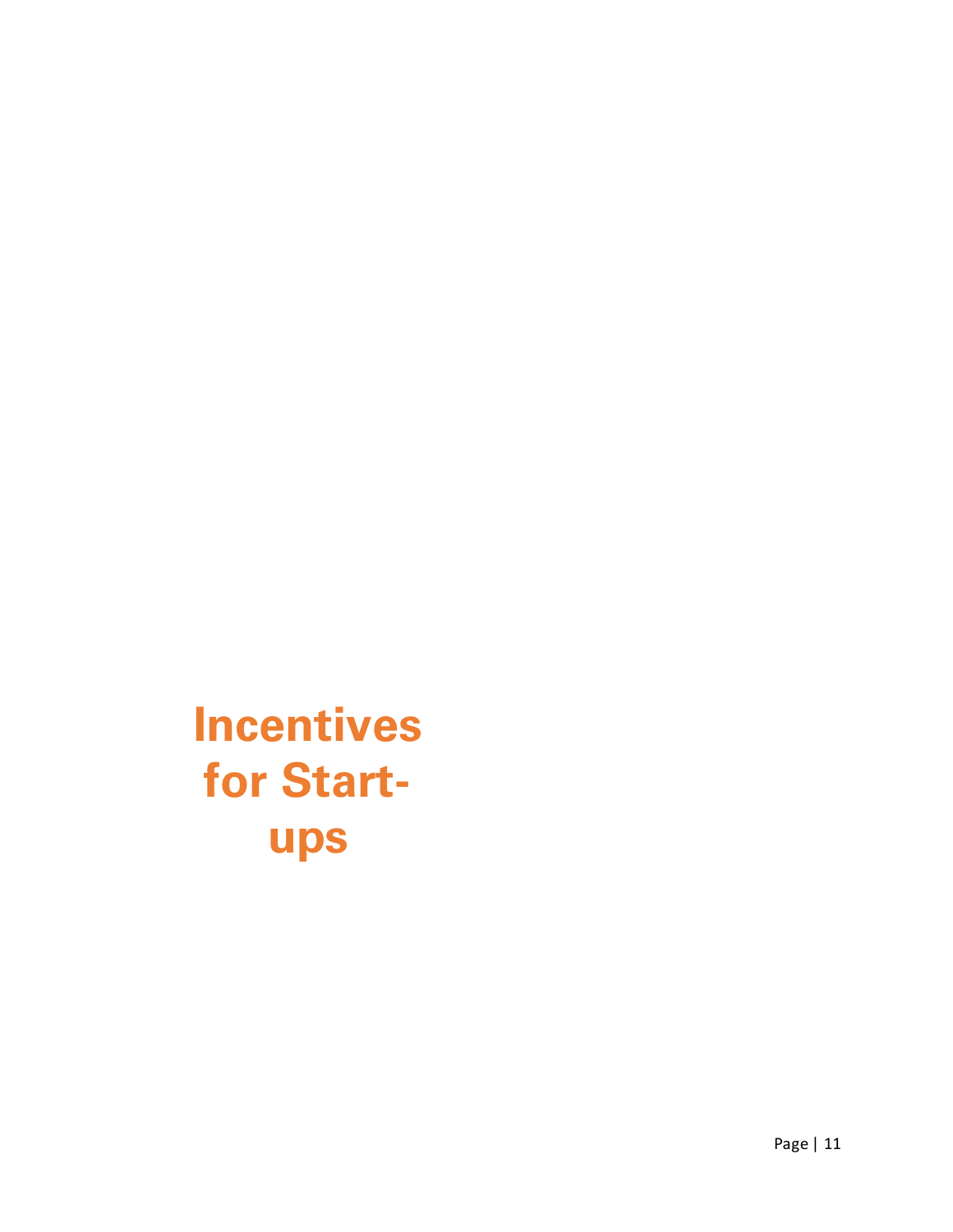# <span id="page-11-0"></span>**Incentives for promoting Start-ups**

# **8: "Start in Uttar Pradesh (START-IN-UP)" to promote startup culture & entrepreneurship in Uttar Pradesh**

The Uttar Pradesh Start-up Policy gives thrust to "START IN UP", to nurture startup culture using INFUSE model (**IN**cubators – **FU**nd of Funds – **S**tartup **E**ntrepreneurs). Various incentives shall be provided by the Government to Incubators, Startups and Investors funding UP based startups

# **IN - Incubators**

#### **8.1: Incentives for Incubators:**

- State Government shall promote establishment of Incubators with a vision of having Incubator in every district in Uttar Pradesh. The state aims to develop country's largest Incubator in state's capital, Lucknow.
- Host Institutes like Government and Private Technical, Management, R&D Institutes, Organizations / Non-profit Organization/ Corporates / Industry Association or through PPP mode shall be encouraged to establish Incubators or Accelerators in Uttar Pradesh.
- The selection of Host Institutes shall be done on case to case basis after due diligence.
- Further, the State Government shall recognize Lead Incubators (Navratnas), having rich experience and strong capabilities in the Incubation and start-up space. The State Government shall enter into MoU with such Lead Incubators to guide, mentor and handhold other Incubators / Institutes willing to establish Incubators in Uttar Pradesh.

**The following incentives can be availed for establishing Incubators / Accelerators**

 **Capital Grant:** Capital grant on setting up of Technology Infrastructure shall be

reimbursed upto 75% in case of Government Host Institutes and 50% in case of other Host Institutes, subject to a maximum limit of INR 1 crore. The same limit shall be applicable to Host Institutions for scaling up existing Incubator / Accelerator. In case the grant amount needs to be increased, the same shall be decided by Empowered Committee on case to case basis.

- **Operational Expenditure:** Financial support of maximum INR 5 Lakhs per year for 5 years, covering the deficit of the operational expenditure in running the Incubator / Accelerator.
- **Rebate on Lease/ Rental Space:** Reimbursement up to 25% of lease / rental charges on the space in which Incubator / Accelerator operates, shall be eligible with maximum limit of INR 10 lakhs per year, for a period of 5 years or until the Incubator is self-sustainable, whichever is earlier.
- **Reimbursement of paid Stamp Duty and Registration Fee:** Incubators / Accelerator shall be eligible for 100% reimbursement of the Stamp Duty and Registration Fee paid on sale/ lease / transfer of land and office space for the first transaction
- **Electricity Duty Reimbursement:** 100% reimbursement on electricity duty will be given to Incubator / Accelerator for a period of 5 years
- **Mentorship Assistance:** Mentorship Assistance of INR 2 Lakhs per mentor shall be given to Mentors associated with Incubator / Accelerator. This assistance shall be given for covering expenses incurred on coaching, guiding, travelling, lodging etc. Further, Coaches would also be appointed. These coached would be the mentors, who possess deeper knowledge about the local ecosystem of the state.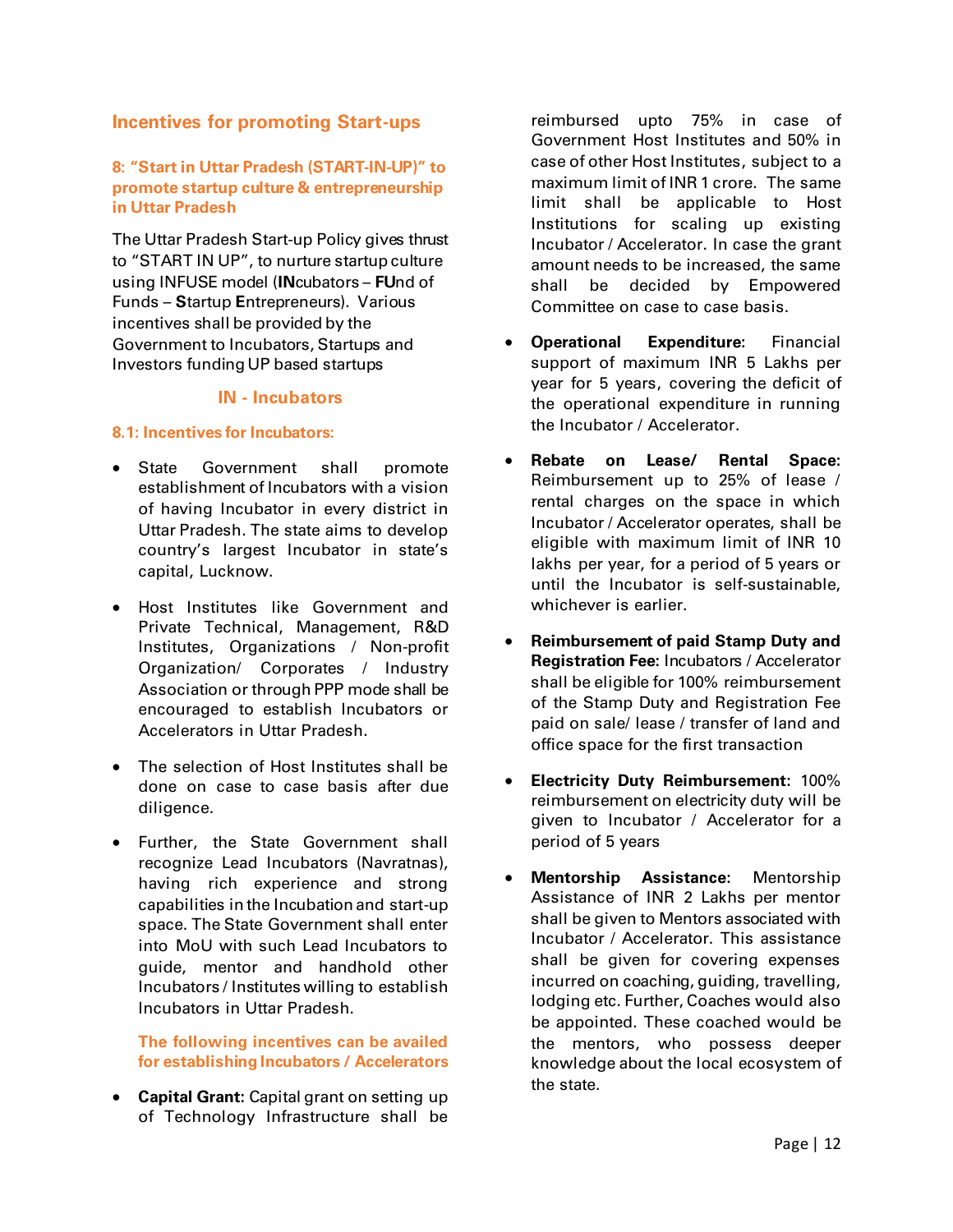**Empanelment of Experts:** The State Government shall empanel a pool of experts from diversified fields such as accounting, legal, financial, investment, marketing etc to provide such services to start-ups / Incubators.

#### **Center of Excellence**

#### **8.2: Incentives for Incubators:**

- Government of Uttar Pradesh envisages creation of world class infrastructure in the form of **Center of Excellence (CoE)**. CoE shall possess **maturity and experience in incubation, exemplary standards of R&D and promote best practices for nurturing entrepreneurship**
- The CoE shall **promote focus areas** like Big Data, Cloud Computing, Internet of Things (IoT), Machine Learning, Artificial Intelligence, Cyber Security, clean-tech, edu-tech, agri-tech, health-tech and other areas of social or national importance
- Host Institutes like Government and Private Technical, Management, R&D Institutes, Organizations / Non-Profit Organization/ Corporates / Industry Association or through PPP mode can establish CoE
- The Government of Uttar Pradesh shall provide financial support in the form of Grant-in-aid (covering capital and operational expenditure) upto INR 10 crore to CoE for a maximum period of 5 years. It is expected that the CoE would become self-sustainable by the end of 5 years
- The approval for setting up CoEs shall be contingent upon Empowered Committee' decision. The release of funds / incentives by the Government shall depend upon their performance.

# **FU - Fund of Funds**

#### **8.3: Access to Finance by UP Government**

- The Government of Uttar Pradesh shall establish an INR 1000 Crore UP Start-up Fund for providing access to finance to start-ups in Uttar Pradesh.
- The Fund shall be in the form of fund of funds. In this model, the Fund will not be invested directly into start-ups, rather, it shall participate in SEBI approved investors.
- Alternatively, the Fund shall not be invested directly into start-ups, rather it shall make investment in "Daughter Funds," which would invest in startups promoting innovative ideas across all sectors in Uttar Pradesh
- The Government of Uttar Pradesh would take minority participation in the Daughter Fund, by being a limited partner of upto 25%
- The Fund would be professionally managed and a Fund Manager shall be nominated/appointed to manage the UP Start-up Fund, granted by the State Government.

#### **SE - Start-up Entrepreneurs**

#### **8.4: Incentives for Start-ups & Entrepreneurs**

#### **Definition of Start-up**

An entity shall be considered a start-up, on fulfilling the following conditions:

- The entity should be **registered in Uttar Pradesh**
- The entity should fulfill the terms and conditions defining start-up as per the **Government of India definition**, vide notification no. G.S.R. 501 (E) dated May 23, 2017 and as amended from time to time

*Note: Any other condition as decided by Government of Uttar Pradesh*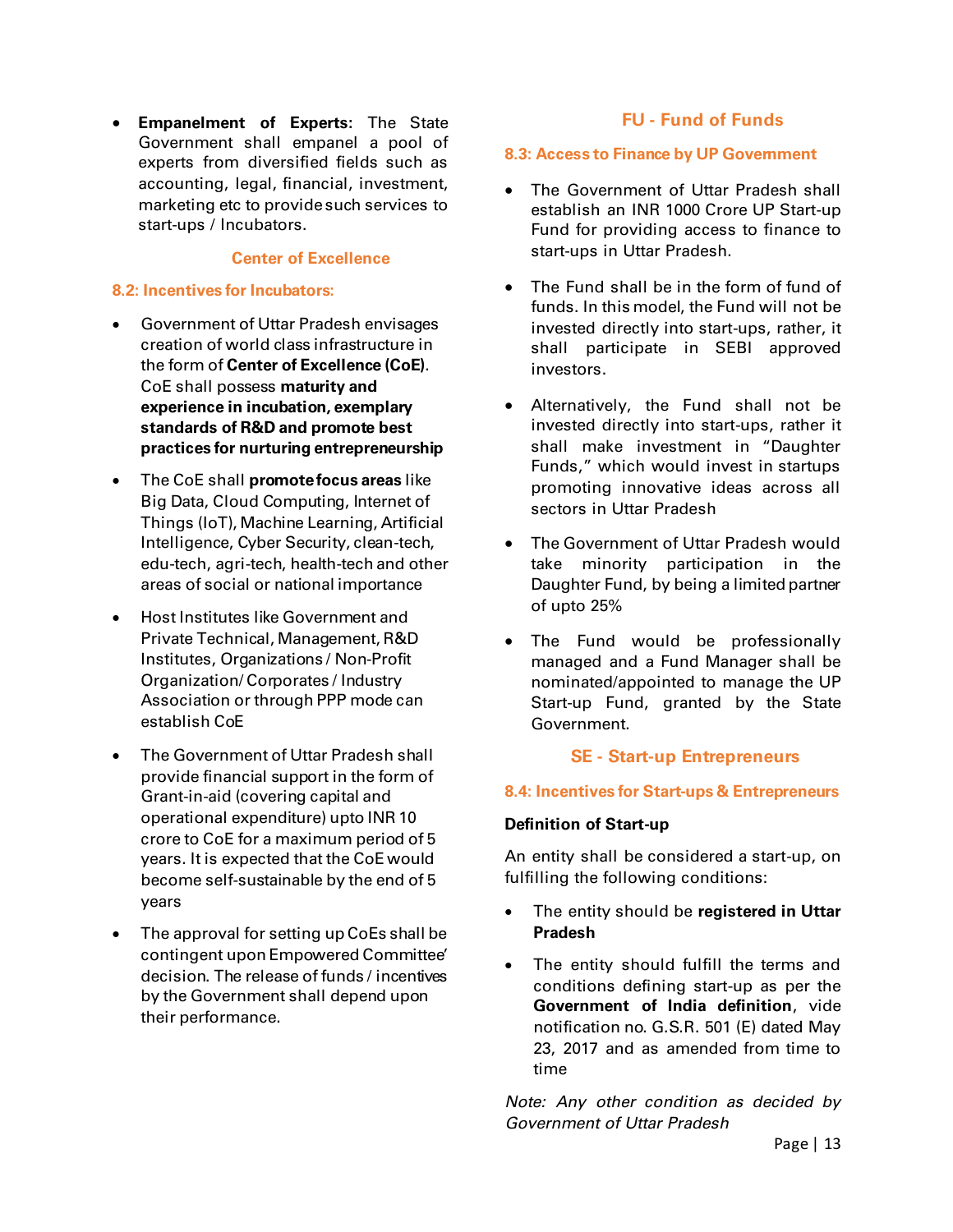#### **Domain of Start-up**

Start-ups are entitled to **work across all sectors** (e.g agriculture, health, education, IoT, 3D printing, Big Data etc) and they should be **supported by technology**

The start-ups fulfilling the above conditions and being incubated in UP based Incubators/ Accelerators / CoEs shall be eligible for following incentives:

- **At Idea Stage:** Startups shall be provided sustenance allowance of INR 15,000 per month for a period of 1 year at the idea stage
- **At Pilot stage:** Startups shall be provided marketing / commercialization assistance of upto INR 10 Lakhs to launch their prototype product /services in the market at Pilot stage.
- **Patent Filing Cost:** The cost of filing and prosecution of patent application will be reimbursed to the incubated startup companies subject to a limit of INR 2 lakh per Indian patent awarded and INR 10 lakh per Foreign awarded patents

#### **8.5: Non-Fiscal Incentives for Start-ups and Incubators**

Startups and incubators in the State will be permitted to file self-certifications and such units will be exempted from inspection for the first 3 years of operation, in the prescribed formats under the following acts and rules framed (may be amended from time to time) there under barring inspections arising out of specific complaints.

- i. The Factories Act
- ii. The Maternity Benefit Act
- iii. The Shops & Establishments Act

iv. The Contract Labour (Regulations & Abolition) Act

- v. The Payment of Wages Act
- vi. The Minimum Wages Act

vii. The Employment Exchanges (Compulsory Notification of Vacancies) Act

- Permission shall be available for **3-shift operations with women working** in the night for startups, subject to such units taking the prescribed precautions in respect of safety and security of employees in addition to providing the required welfare and health amenities as prescribed under applicable labour laws and obtaining the necessary approvals from the competent authority
- Start-ups shall also be entitled to access common spaces like conference rooms/ meeting rooms / R&D facilities etc of Incubator/ Accelerators / CoE located across different locations in Uttar Pradesh

# **8.6: Uttar Pradesh Start-up Mela and UP Aavishkaar Puraskar**

- The Government of Uttar Pradesh shall organize **Start-up Mela** every quarter, wherein start-ups would be invited to offer innovative solutions for problem statements (challenges faced on a day-today basis) by State Government / Departments/ Agencies/ Organizations etc.
- The objective of Start-up Mela is to involve students and entrepreneurs in the development process of state and nation. Further, it aims to kindle and nurture the spirit of entrepreneurship among them**.**
- The selected start-ups would be awarded **UP Aavishkaar Puraskar**, along with a funding of upto INR 50 Lakhs to implement their solutions in the concerned department, in a time bound manner
- Performance of selected start-ups shall be assessed by the concerned State Government / Departments/ Agencies/ Organizations on a continuous basis.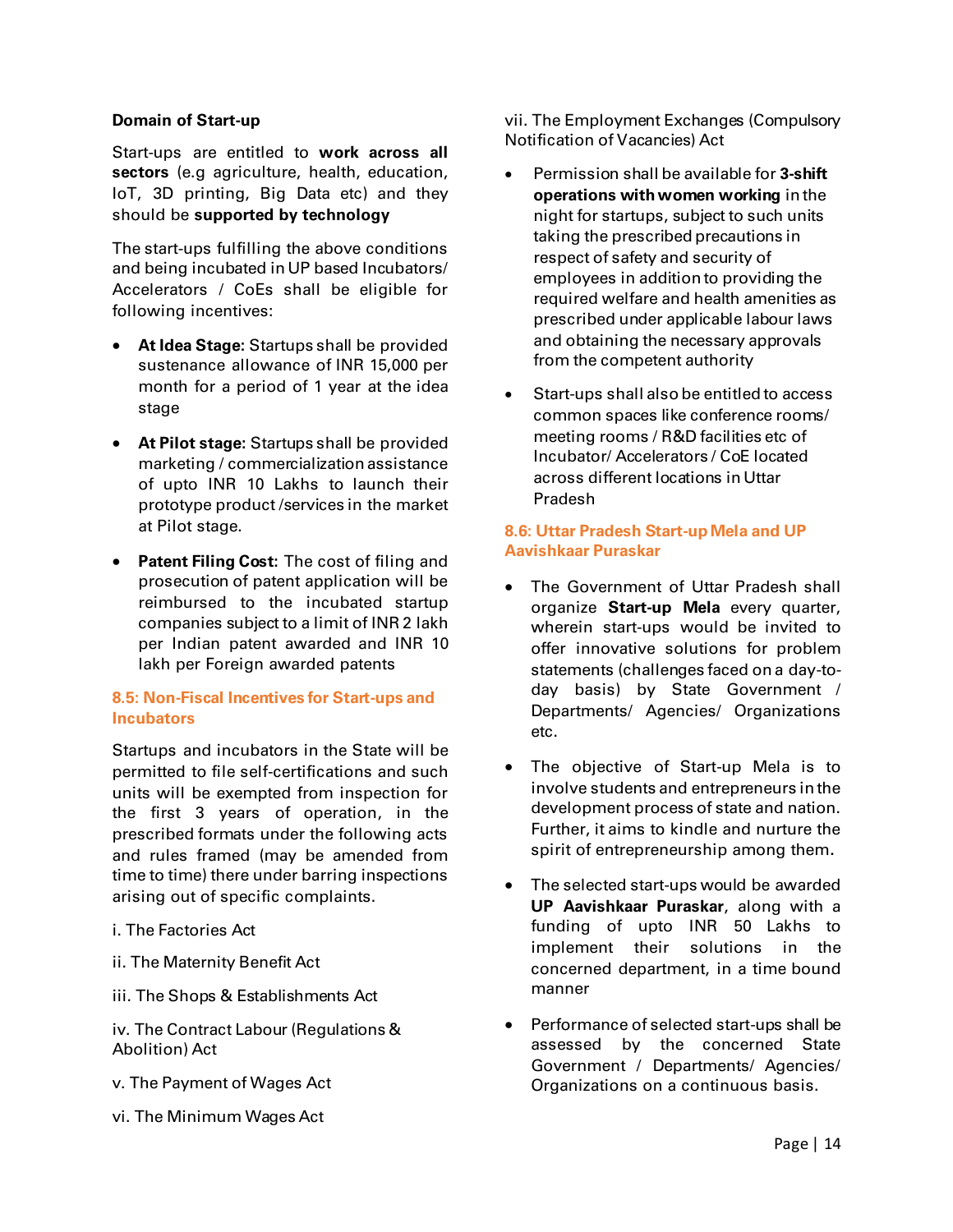• The selected start-ups shall also be eligible to receive free incubation support for a period of 2 years in Incubator/Accelerator/CoE supported by State Government under UP Start-up Policy

# **8.7: Other Promotional support**

- Uttar Pradesh Government shall organize and promote **start-up challenges, Hackathons, bootcamps, workshops, business plan** competitions, conclave, conferences etc to boost the start-up environment.
- Uttar Pradesh shall be promoted as an entrepreneur friendly destination through participation in national and international events, sponsoring the participation of local startups in such events.
- The government shall provide sponsorship assistance, subject to a maximum of INR 50,000 per start-up for organization/participation in such forums
- Further, start-ups shall also be encouraged to access common spaces like conference rooms/ meeting rooms / R&D facilities etc of Incubator/ Accelerators / CoE located across different locations in Uttar Pradesh. For this purpose, start-up smart cards may be issued.

*Note: The UP Government shall adopt and notify changes in UP Start-up Policy to be in alignment with Central Government, from time to time*

# **8: Policy Implementation Unit**

 A **Policy Implementation Unit (PIU) shall be established under the chairmanship of Principal Secretary, Department of IT & Electronics**. The Policy Implementation Unit shall take decisions on matters pertaining to effective and successful implementation of IT & Start-up Policy, like those related to promotion of startups, Incubators, Venture Capitalists,

Start-up Corpus Fund, IT/ITeS units. The PIU shall be responsible for providing recommendation and approval for incentives applicable to IT/ITeS units, Incubators/ Accelerators/ CoE and Startups etc in Uttar Pradesh. It shall provide timely redressal of their grievances and facilitate necessary guidance and support. In case, a decision is not being able to resolve at the level of PIU, it shall be taken up to the Empowered Committee, chaired by the Chief Secretary.

• The PIU shall comprise of Consultants appointed on an outsourcing basis to implement, support, monitor and provide feedback to Policy Implementation Unit Committee/ Empowered Committee on the implementation of Uttar Pradesh IT & Start up policy for a period of 5 years. Other primary responsibilities of PIU include facilitation to potential investors, liaison with Government functionaries, engagement with Industry, Industry Associations, Entrepreneurs and Startups, Branding and Marketing of policy.

*Note: Department of IT & Electronics shall nominate its nodal agency to promote IT/ITeS units, Start-ups, Incubators/Accelerators/CoE & encourage Host Institutions in the state. It shall be the nodal agency for implementing UP IT & Startup Policy*

#### **9: Empowered Committee**

 **State Level Empowered Committee under the chairmanship of the Chief Secretary** shall oversee the development of UP IT & Start-up Policy and monitor the implementation of the same. This committee shall among others comprise APC, IIDC, and Principal Secretaries of IT&E, Finance, Planning, MSME, Commercial Tax, Energy, Transport, Revenue, Housing and other departments as required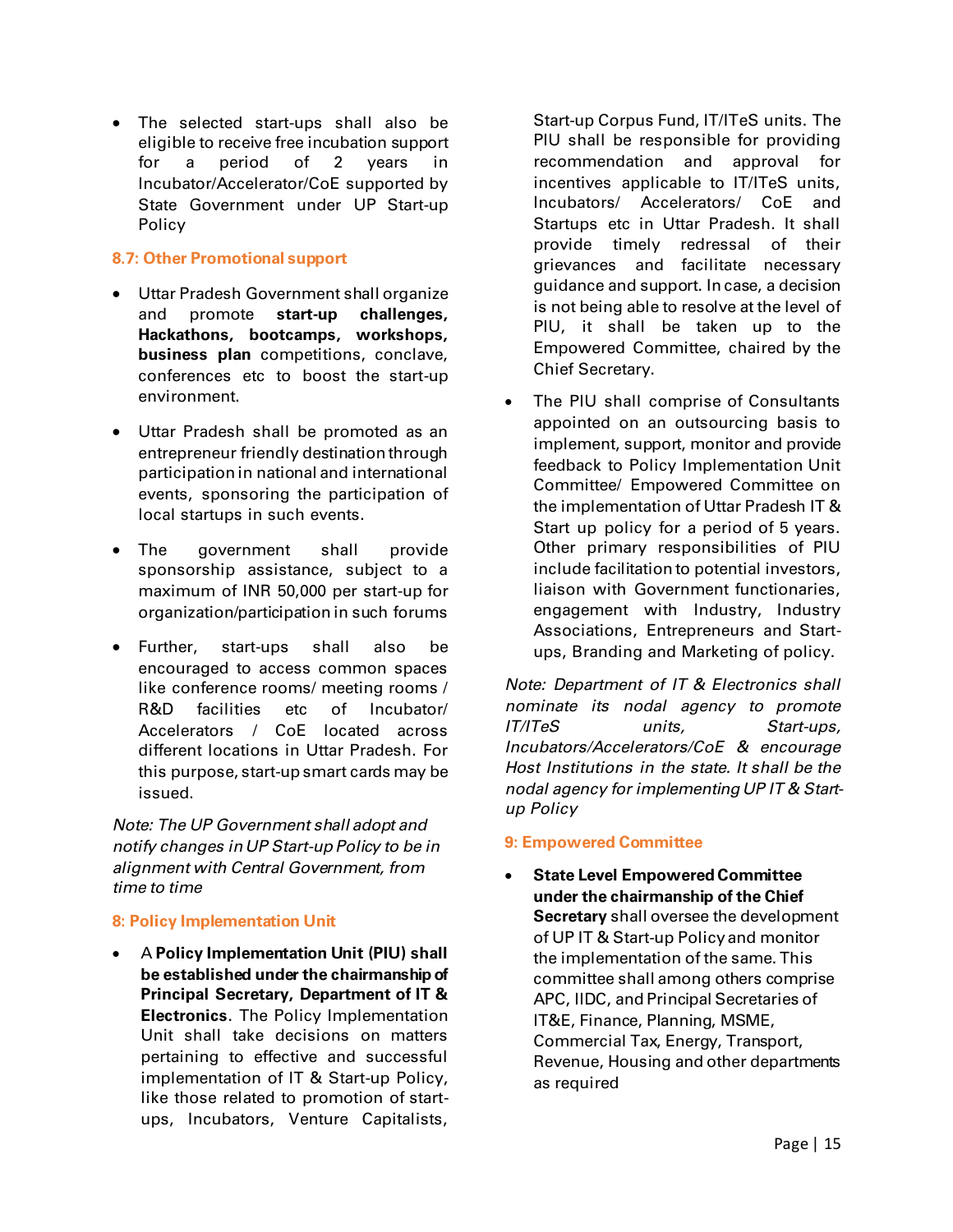- The Empowered Committee shall provide recommendation / approval for investment on case to case basis, for development of IT City/IT Park/Mega Investment/ Incubators / Accelerator / CoEs, to bring about inter-Departmental coordination, for establishment of Fund of Funds, for grievance redressal of investors, start-ups etc.
- The maximum limit of financial incentives under the UP IT & Start-up Policy, may be relaxed on the recommendation of the Empowered Committee

# **Policy Duration**

This Policy is valid for a period of 5 years from the date of its notification. It supersedes the previous IT Policies, including UP IT Policy 2012 and UP IT & Start-up Policy 2016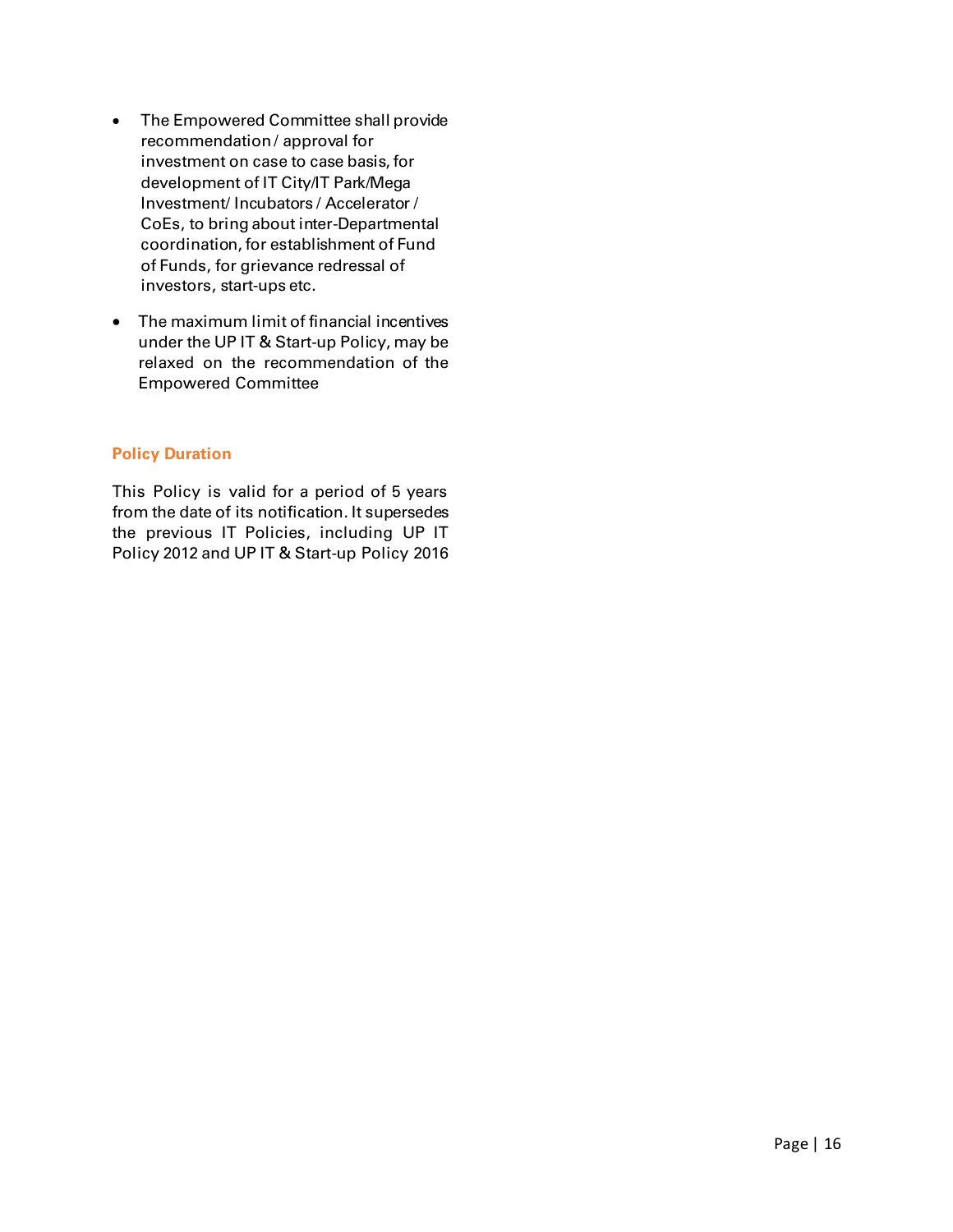## <span id="page-16-0"></span>**Glossary**

1. **"IT Industry"** includes IT Hardware and IT/ITeS units/companies. Where IT units/ companies include IT Applications, software and IT services and IT Enabled Services includes BPO/ KPO/Consulting /Animation/Artificial Intelligence/ Gaming and other Knowledge Industry units.

#### 2. **Software services** include:

- Application software
- Operating system
- Middleware/Firmware
- Any component level development of the above software.
- Design and Quality assurance work for these software.
- System integration work/components for software.

• Any localization and SCM work in the software.

• Extension development (modules outside the main software).

3. "IT" is defined as any service which results from the use of any IT software over a system of IT products for realizing value addition.

Information Technology services include:

- Application software
- Internet Service Provider
- E-mail Service Provider
- World wide web Service Provider
- E-commerce and content development
- •Electronic Data Interchange (EDI) Services
- Video conferencing
- V-SAT, ISDN services
- Electronic Data Centre activities

4. "**IT enabled Services** include processes and services that are delivered over telecom networks or the internet to a wide range of business segments such as Medical Transcription, Legal Database processing, IT, Education and Training, Legal process outsourcing, IPR services, Digital content development / animation, Remote Maintenance, Back office operations – Accounts/Financial services, Electronic, Medical and Health consultancy, Bio informatics, Data Processing and Call Centers etc.

ITeS include, but are not limited to:

- BPM(Business Process Management)
- Customer interaction services, e.g., call/contact centers and email help desks
- Engineering and design
- Back office processing
- Finance and accounting (provided remotely)
- Insurance claims processing (provided remotely)
- HR services (provided remotely)
- Web site development and maintenance services
- Data search, integration and analysis Network consulting and management
- Remote education
- Animation (provided remotely)
- Gaming
- Market research (provided remotely)
- Translation, transcription and localization (provided remotely)
- Consultancy (Provided remotely) for:
	- **IT** sector
	- **ERP** Enterprise Resource Planning (e.g. SAP, Oracle etc)
	- CRM Customer Relationship Management
	- **MRM-** Marketing Resource Management
	- **Technical support**
	- Business Systems and Processes
- Data Processing
- System Integration and customization.
- System Upgradation services
- Designing and designing systems
- Call centers:
	- Voice- Both inbound and outbound
	- Data- Both inbound and outbound
- Software Extension development
- IT Facilities management (including provided remotely)

#### 5. **Classification of Cities**

- Tier I Noida, Greater Noida
- Tier II Lucknow, Agra, Kanpur, Allahabad, Meerut, Varanasi and other cities having population more than 20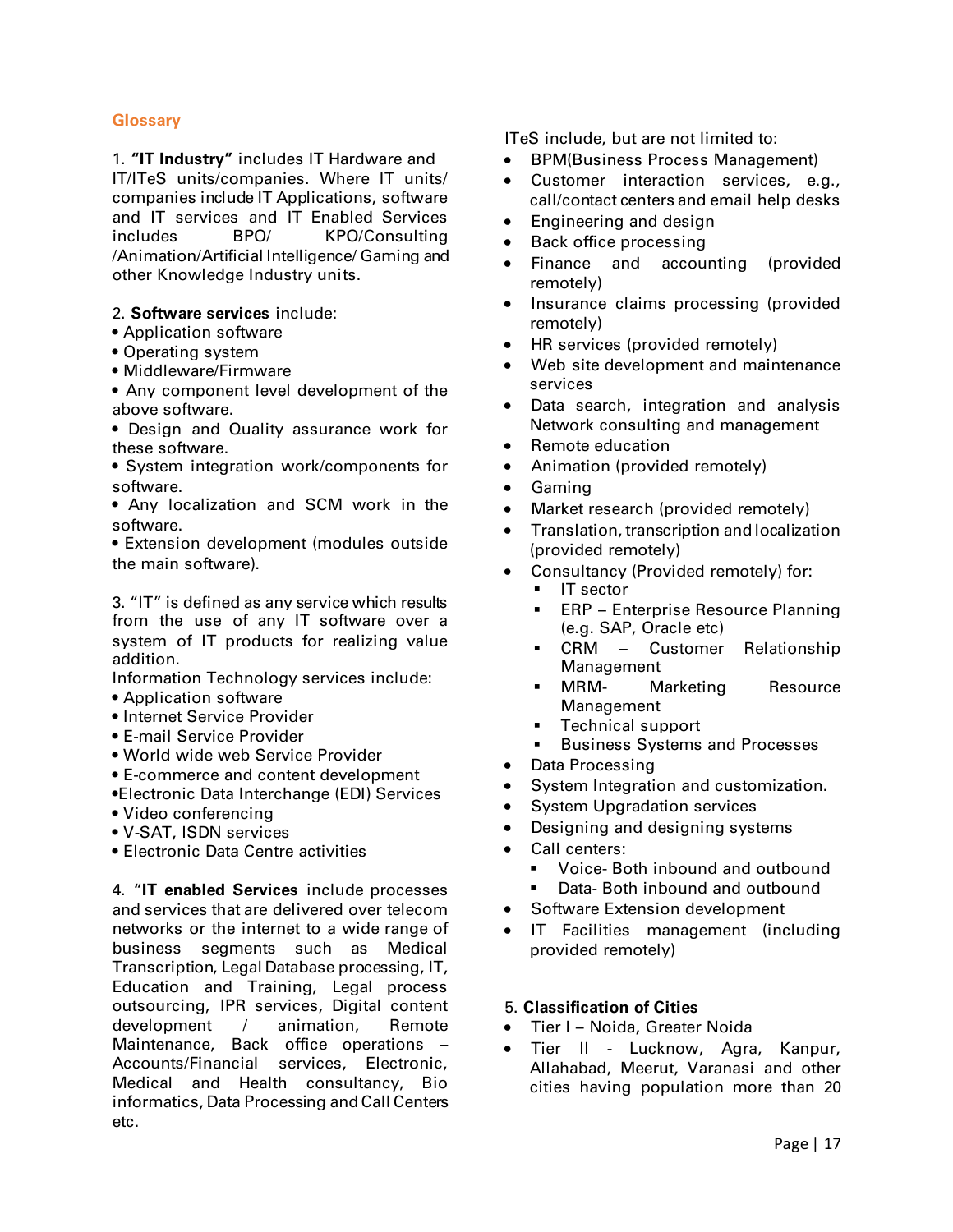lakhs including Yamuna Expressway region in particular.

 Tier III- cities having population less than 20 lakhs.

6. **MSME-** Micro, Small & Medium Enterprises IT/ITeS units with an annual turnover of up to INR 25 Cr.

*The nature of an IT/ITES company is such that there is a relatively lower investment compared to other sectors. Hence the definition is changed from MSME, GoI definition, so that the scale of the company is determined by its revenues*

#### 7. **State Agencies**

- Development Authorities
- Housing Boards
- Lucknow Industrial Development Authority (LIDA)
- UPSIDC

• Other State Institutions notified by the Government

8. **Startup**: An entity shall be considered as a Startup on fulfilling the conditions defined by Government of India, vide notification no. G.S.R. 501 (E) dated May 23, 2017 (and as may be amended from time to time)

The conditions are as follows:

a) if it is incorporated as a private limited company (as defined in the Companies Act, 2013) or registered as a partnership firm (registered under section 59 of the Partnership Act, 1932) or a limited liability partnership (under the Limited Liability Partnership Act, 2008) in India; and

b) up to seven years from the date of its incorporation/ registration; however, in the case of Startups in the biotechnology sector, the period shall be up to ten years from the date of its incorporation/ registration; and

c) if its turnover for any of the financial years since incorporation/ registration has not exceeded Rupees 25 crores; and

d) if it is working towards innovation, development or improvement of products or processes or services, or if it is a scalable business model with a high potential of employment generation or wealth creation.

Provided that any such entity formed by splitting up or reconstruction of a business already in existence shall not be considered a 'Startup'

#### *e) The Start-up should be registered in Uttar Pradesh*

9. **Incubators:** The incubator shall be responsible to support startups by providing plug and play facilities, meeting/conference rooms/office space and shared administrative services, High-speed Internet access etc. The Incubators shall also provide services like mentors to start-ups, training, funding, legal services, accountancy services, technical assistance, networking activities, marketing assistance, links to higher education resources etc, in collaboration with State/Central Government, as possible

**10. IT City:** An IT City requires 100 to 500 acres of land which will be used in the ratio of 60:40 approximately as processing and non-processing area. The processing area would consist of only IT units like IT companies, BPO's, KPO's etc. The nonprocessing area would include residential facilities, public utility offices/facilities/commercial area, Education, Healthcare and open spaces

**11. IT Park:** An IT Park is constructed with minimum floor area of approximately 15000 square meters. It may or may not include public utility offices/ facilities in the said premises. The area allotted for IT activities should be 75% of the allocable area. An IT park contains most of the technological infrastructure similar to an IT city like optic fibre connectivity, Broad band connectivity, Wi-Fi access, Video conferencing facilities etc. IT Park is a subset of an IT City with entire area dedicated majorly on IT activities